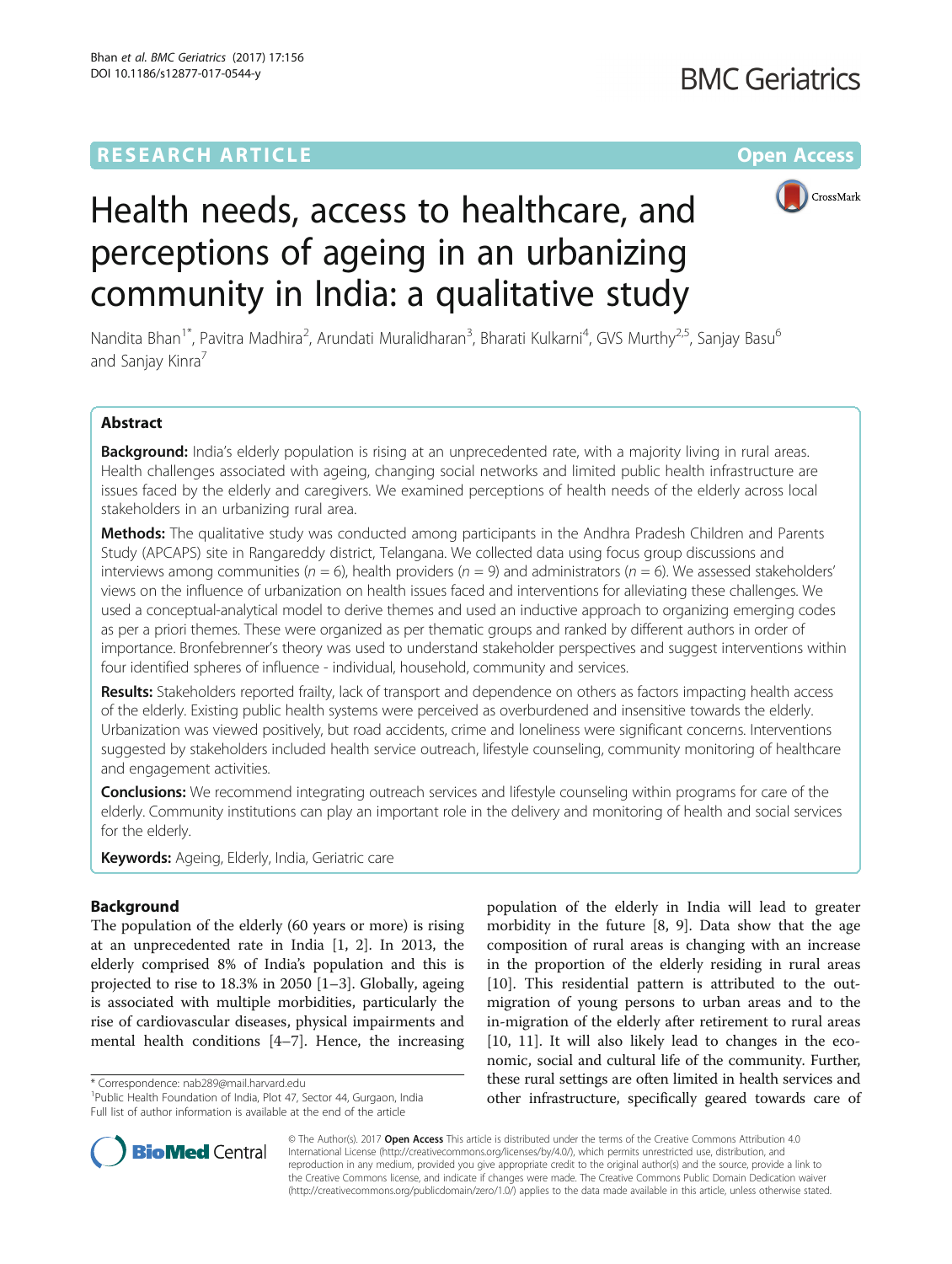the elderly [[12](#page-9-0)]. This adds to challenges of healthcare for the elderly as health systems are not prepared or empathetic to the needs of this population group.

Over the past decade, socioeconomic transitions such as urbanization are changing physical infrastructure and social relations in rural areas in India [\[13, 14\]](#page-9-0). Urbanization is transforming rural economies, socioeconomic status and transport systems, which may influence morbidity and access to health services. Greater incomes and transition to non-farm economies will impact the types of foods consumed and levels of physical activity, thereby increasing chronic disease risks. At the same time, changing family structures<sup>1</sup> (from joint families or households with multiple generations cohabiting to nuclear or single generation families), community norms and traditional social networks are influencing the resources and care for the elderly in settings undergoing urban transition [[11, 15](#page-9-0), [16](#page-9-0)]. The influence of these changes on the health needs of the elderly and experiences of health challenges faced by the elderly are not well understood.

India introduced the National Policy on Older Persons to highlight priority domains for wellbeing of the elderly in 1999 [[12\]](#page-9-0). Subsequently in 2011, a National Program for Health Care of the elderly was formulated which aims at developing geriatric care in India [[17\]](#page-9-0). These policies are at early roll-out stages which offer a unique window of opportunity to strengthen their design and implementation by incorporating perspectives and experiences of local implementers and beneficiaries of these services. Incorporating the perspectives of these local stakeholders can aid in midcourse corrections and in preventing policies from being misdirected.

In this study, our aim was to understand perceptions of health needs of the elderly across three key local stakeholder groups (community, health providers and administrators) in an urbanizing rural area. We also assessed stakeholders' view of the influence of urbanization on health needs and challenges faced by the elderly. Finally, our objective was also to identify a few key interventions or health services that these stakeholders believed would meet these health needs of the elderly.

#### Methods

In line with these objectives, we conducted a qualitative study in the villages of Rangareddy district in Telangana, which is the field site of the Andhra Pradesh Children and Parents Study (APCAPS) [[18](#page-9-0)]. APCAPS is a birth cohort of households in twenty nine villages that participated in a community nutrition trial in 1987–90. Followups of the households have investigated the development of chronic diseases in the community and associated anthropometric, cardio-metabolic and socioeconomic factors [[19](#page-9-0)–[22\]](#page-10-0). Rangareddy district is located in the southern Indian state of Telangana and is urbanizing rapidly

due to its proximity to Hyderabad city. The degree of urbanization in APCAPS villages is captured by a metric of 'urbanicity' which is based on field surveys and geospatial data [\[23\]](#page-10-0). This urbanicity is based on night time light data from the NOAA Defence Meterological Satellite Programme (DMSP) using observations from space. These lights include outside lights linked with human settlements and were estimated using Stable Light product which consists of yearly average light intensity measures processed and filtered to reduce contamination. Urbanicity as a metric represents a proxy for human settlements, energy use and economic activity. A night time light intensity urbanicity score was estimated for each village and standardized by village size and areas using GPS-based ground surveying. Values for NTLI were summed over the area of each village and classified into low, medium and high urbanicity tertiles. The metric has been validated [\[23](#page-10-0)].

For the study, we developed a conceptual-analytical framework based on existing models on social determinants of health [[24](#page-10-0), [25\]](#page-10-0) (Fig. [1](#page-2-0)). This conceptual framework defined five themes of focus that were of relevance to health of the elderly. These included household issues, community factors, physical and social environments, economic aspects and health and social services. These were used for instrument development for each stakeholder group. This conceptual framework was also used to guide the analyses and presentation of findings. Several subthemes and codes emerged from the data analysis that were related to these five broad thematic spheres. Some of these are presented in Fig. [1](#page-2-0).

In this study, we focused data collection on three stakeholder groups (details in Table [1\)](#page-2-0). The first group comprised community members. We conducted six focus group discussions (FGDs) among the community (each focus group comprising 7–10 members)) to elicit perceptions of health needs of the elderly and related determinants. The use of focus group discussions helped in assimilating and comparing perspectives across diverse groups in the villages, including the elderly, family members and other villagers.

The second group comprised public and private *health* providers in the villages. These providers included primary health care medical professionals, private registered medical practitioners and ancillary health providers. We conducted semi-structured interviews ( $n = 9$ ) to understand health systems challenges and the perceptions of providers on health needs of the elderly. The use of semi-structured interviews allowed the use of probes to draw out responses from health providers that flowed naturally and addressed key study themes.

The third group comprised local governance *adminis*trators and included village leaders and panchayat (village council) representatives. We conducted brief structured interviews ( $n = 6$ ) to assess administrator perspectives on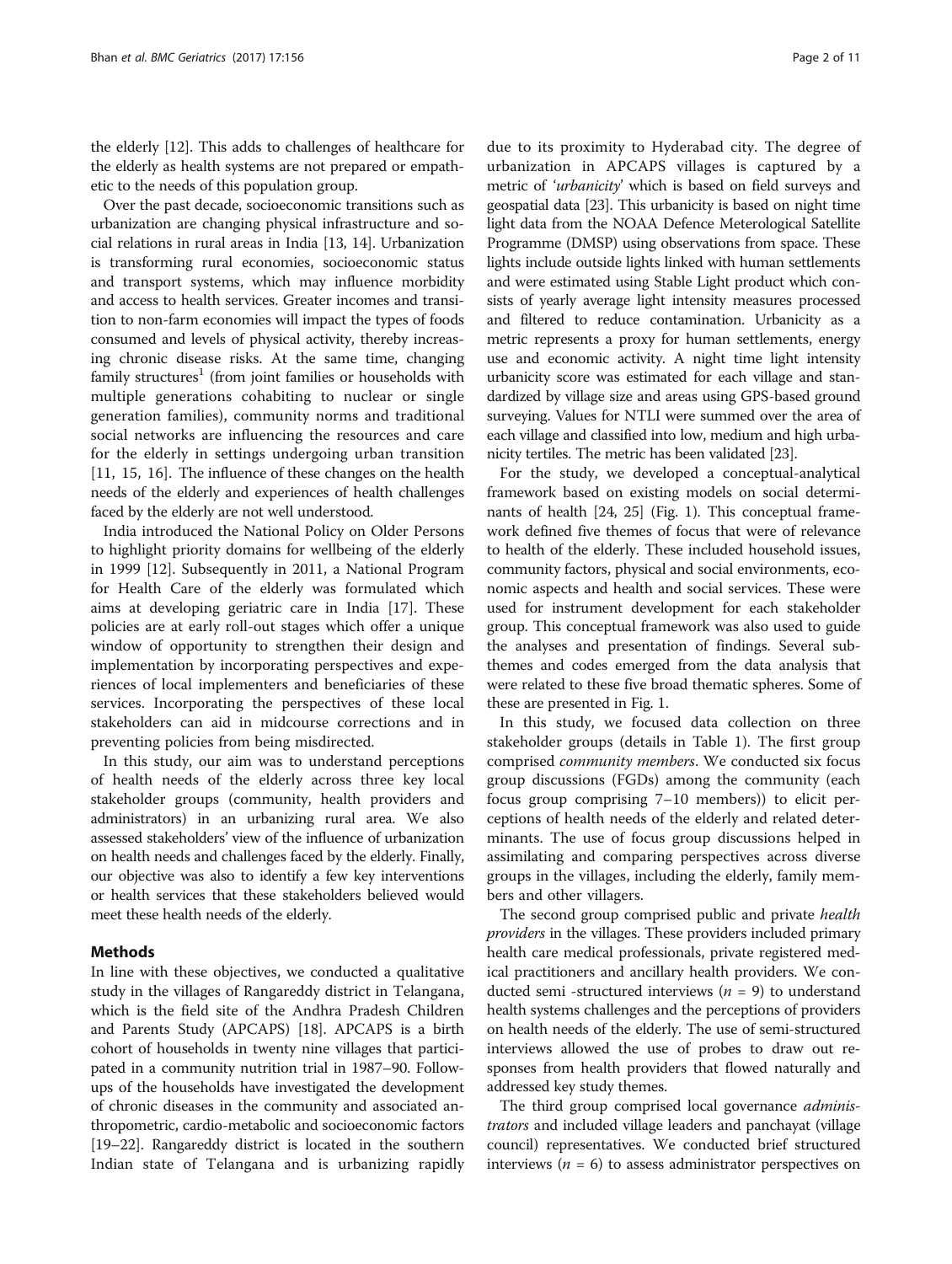<span id="page-2-0"></span>

health needs of the elderly in the community, engagement of the elderly in community activities and challenges with delivery of health and social services. These interviews allowed the triangulation of themes from focus groups and for considering feasible potential interventions focused at the elderly in the community.

Data collection instruments (topic guides) for FGDs and interviews were based on study objectives, previous research and the conceptual framework. In addition to structured questions, probes were added to get further information on key aspects. Areas of inquiry for the topic guide included profile of the community, health related services and issues, free-listing of health issues of importance, issues related to access of health services (e.g. care, diagnostics, medicines), access, quality and

interactions with private versus public health services, dependency (physical and financial) on others and the influence of urbanization on community and the elderly. Data were collected by two teams of two field investigators who received training in qualitative data collection. FGDs were conducted in offices of gram sabhas<sup>2</sup> and interviews were conducted in clinics, homes or offices of respondents as per their convenience.

Data collection was stratified by urbanicity of the study villages to elicit a range of perspectives. Following sampling of villages for FGDs, community members were invited at random to participate participating in discussions. Details on sampled villages stratified by urbanicity is available in Additional file [1](#page-9-0): Table S1. From the 29 villages in the APCAPS study site, data were collected from four low

Table 1 Sample details and research focus of the qualitative study on health needs among the elderly in the APCAPS villages, Rangareddy district, India

| Participant type                                                                                                                                     | Sampling details<br>(Levels of Urbanicity)                                                                                                             | Age and gender profile                                                                                        | Focus of FGDs/interviews                                                                                                                                      |
|------------------------------------------------------------------------------------------------------------------------------------------------------|--------------------------------------------------------------------------------------------------------------------------------------------------------|---------------------------------------------------------------------------------------------------------------|---------------------------------------------------------------------------------------------------------------------------------------------------------------|
| Community (the elderly,<br>family members and other<br>villagers)                                                                                    | $N = 6$ (Low =3, Moderate =1, High =2)<br>Group size (7-10 members)                                                                                    | Age range: 40-80 years.<br>Equal participation by men and<br>women; in one FGD more<br>women compared to men. | Health needs of the elderly, economic<br>and social dependence on families,<br>changing physical and social environment<br>and access of health services.     |
| Health Providers (government<br>doctor, registered medical<br>practitioner, auxiliary nurse<br>midwife, pharmacist and<br>108 service <sup>a</sup> ) | $N = 9$ (Low =2, Moderate =3, High =4)<br>Individual interview (except in one<br>case of interview of midwife.<br>pharmacist and 108 service provider) | Age range: 25-52 years.<br>Only 2 providers were female.                                                      | Health needs of the elderly, health<br>and social services for the elderly in<br>the villages and barriers (physical,<br>financial and social).               |
| Administrators                                                                                                                                       | $N = 6$ (Low =4, Moderate =1, High =1) Age range: 30-40 years.<br>Individual interview                                                                 | Only 1 administrator was female                                                                               | Health and social service programs,<br>changing physical and social<br>environments in the villages,<br>engagement of the elderly in<br>community activities. |

<sup>a</sup>108 is an ambulatory service provided by a public private partnership similar to the 104 preventive health van. Villagers dial 108 from their mobile phones in case of ambulatory assistance needed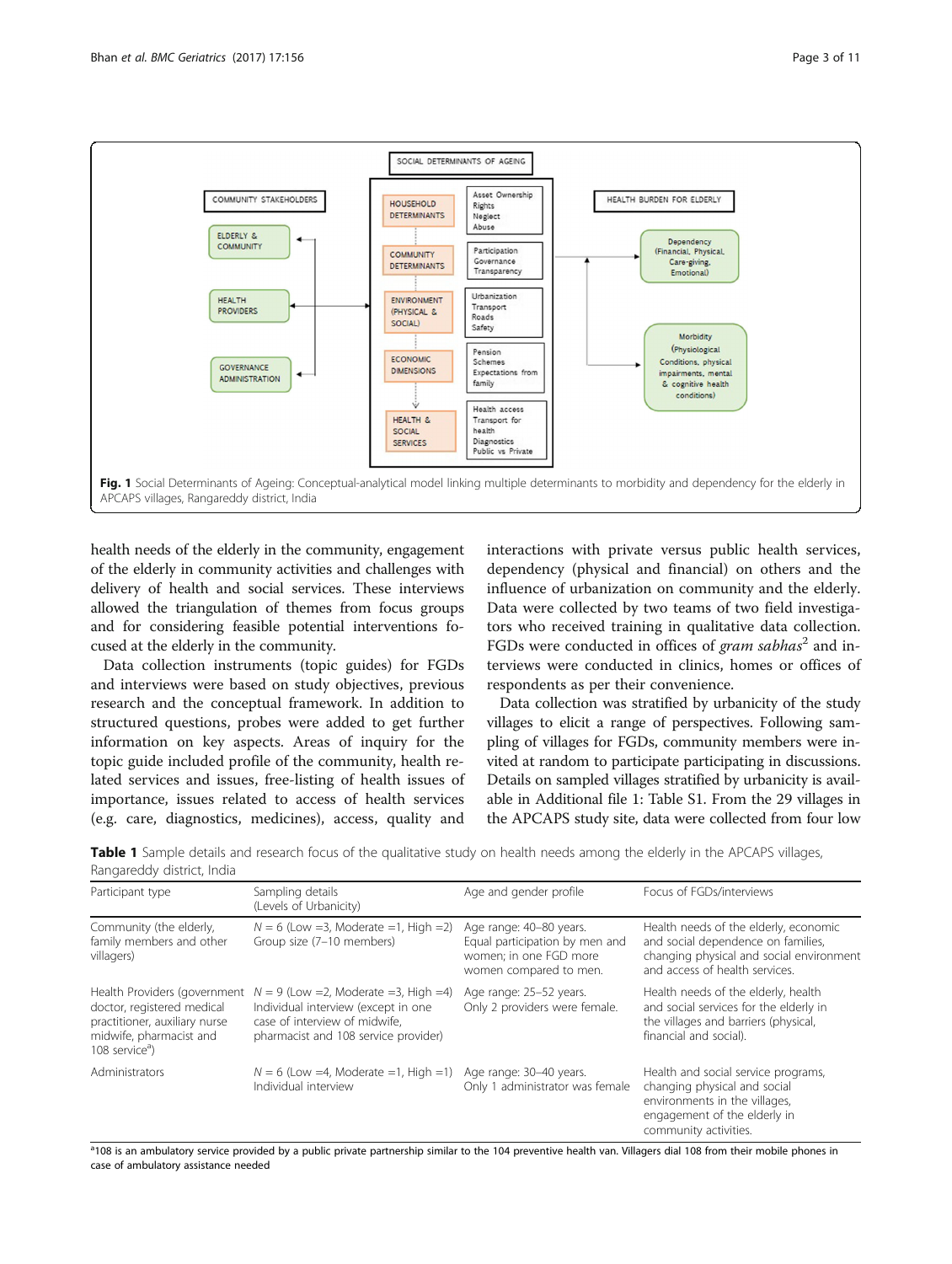urbanicity, two medium urbanicity and 6 high urbanicity villages. These villages were identified randomly to represent a range of two key characteristics – population (as per a 2013 survey) and distance from the city (Hyderabad). Interviewees were chosen to conrepresent a mix of participant occupations, sector (public or private), gender and level in the administrative hierarchy.

Participants in the FGDs were older (age range from 40 to 85 years) with comparable gender distribution except in one group, which comprised more women. In comparison, participants in the health and governance systems interviews were younger (25–52 years) with more men compared to women. FGDs and interviews were conducted in the local language (Telugu). These were translated and transcribed by field staff. On average, FGDs lasted one hour fifteen minutes and interviews lasted about thirty minutes. We obtained informed consentto conduct and audiotape FGDs and interviews. Confidentiality and privacy of the participants were ensured at all times. Data on participant identifiers were only available to the core study team; we did not report village names, and analysed and reported by village urbanicity. The study received ethical approval by research ethics committees at the Public Health Foundation of India, the National Institute of Nutrition (India) and the London School of Hygiene and Tropical Medicine.

We analyzed data using the conceptual-analytical model (Fig. [1\)](#page-2-0) and Urie Bronfenbrenner's Ecological Systems Theory [\[26\]](#page-10-0). Bronfenbrenner's Ecological Systems Theory assesses the influence of context on an individual's development. The theory, originally developed to understand child development, provides a broader view of human development. It frames an individual as being nested within multiple spheres of influence (systems) – microsystems, mesosystems, exosystems and macrosystems. The model provides a complex view of the individual and individual behavior, which is considered bounded by circumstances and the interaction of different systems. The theory has mostly been applied by those working on child development, and applications in the field of ageing are few. Contrary to interpretations from the field of development psychology, in understanding ageing, greater agency can be attributed to an older person – who is not only influenced by circumstances, but is actively engaged in shaping their environment, responding to them and evoking responses from different stakeholders [[27\]](#page-10-0). In this study, there was an added challenge of dynamism introduced by the changing context of urbanization which will influence health and development of the elderly person. Analytical themes were derived from the conceptual analytical model. Two authors independently hand-coded the FGD and interview manuscripts using Microsoft Excel and emerging codes were organized as per a priori themes from the conceptual framework (Fig. [1\)](#page-2-0). The codes

emerging from data were related to these five broad themes. These were reviewed by the third author for agreement and in case of disagreement, further discussion among the authors guided their allocation to a thematic group. Codes that were agreed on were placed within each thematic group (Fig. [1](#page-2-0)). Identified quotes from the transcripts were ranked by the authors in the order of importance and where ideas overlapped, authors retained only one quote. Bronfenbrenner's theory was used to understand stakeholder perspectives on what can change in the community and categorize suggested interventions within spheres of influence. It was also used to define the different systems (spheres), and quotes relating to potential interventions were matched with the four identified spheres - individual, household, community and services (Fig. [2\)](#page-4-0). These spheres may in the future the development of interventions for the elderly.

## Results

Participant characteristics have been described in Table [1](#page-2-0). The six focus group comprised 7–10 members each, with generally comparable numbers of men and women. The age of the participants ranged from 40 to 80 years; two groups comprised relatively older members (oldest participant was 80 years old) and one group had disproportionately higher number of women. In the health system interviews, participants were generally male (only two providers were female) with an age range of 25–52 years. Interviews were conducted with a range of public and private providers such as government doctor, registered medical practitioners, auxiliary nurse midwife (ANM), pharmacist and private doctor. In the administrator interviews, only one interview could be conducted with a female. Administrators interviewed were young (between 30 and 40 years of age) and at various levels of governance.

We present findings as per the determinants of ageing and morbidity in the conceptual framework.

#### Key health ailments

All stakeholders agreed that chronic conditions (hypertension and diabetes), mental distress (loneliness and anxiety) and bone health (including pain) were the major health issues affecting the elderly. Community members perceived hearing and vision disabilities and physical impairments as important concerns for the elderly. Health providers and administrators differed in their view; health providers considered hearing disability as a greater challenge while administrators considered vision disability to be more important. Respiratory health and undernutrition were reported as issues by health providers, but the community and administrators did not consider them to be important concerns.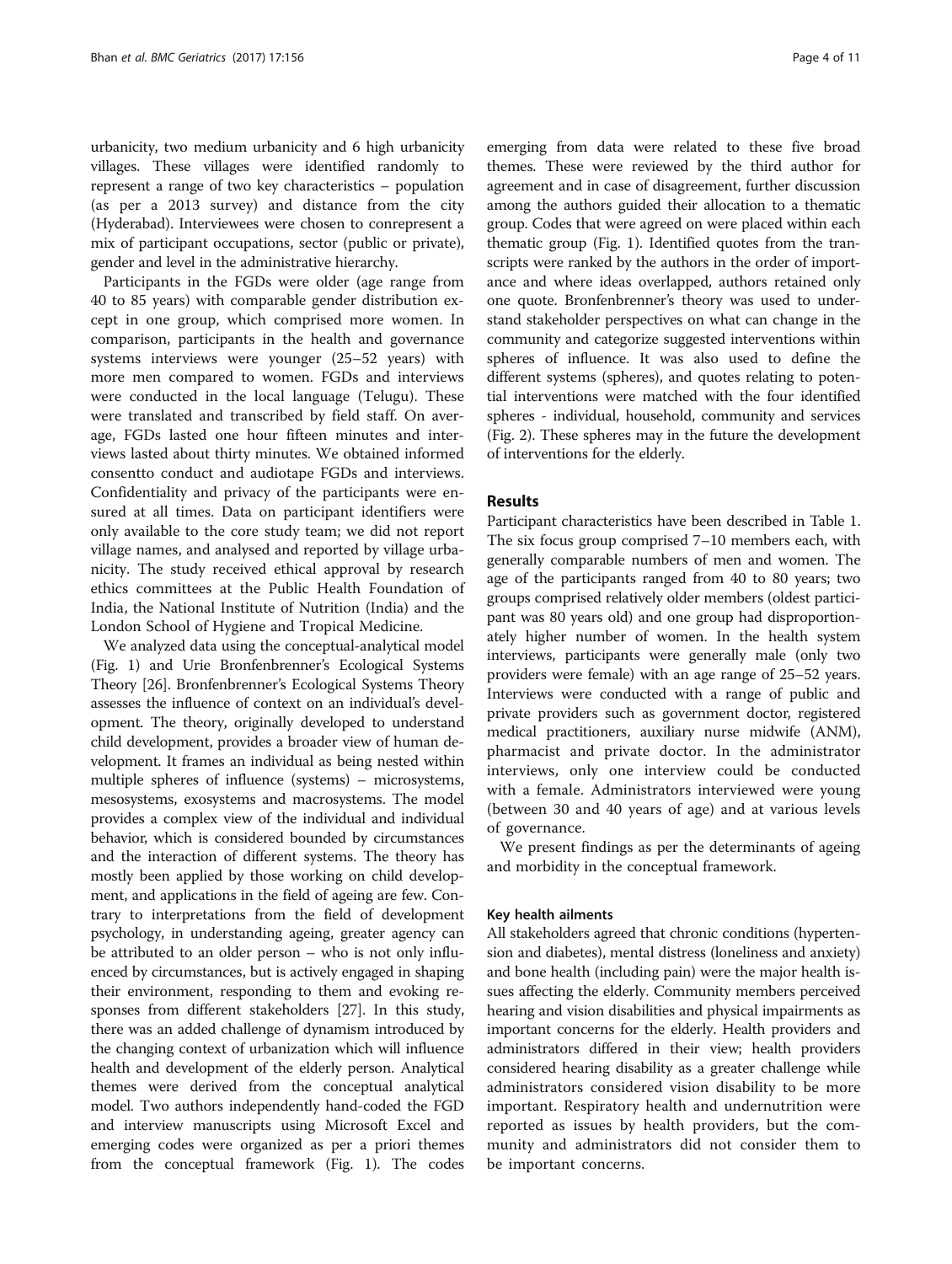<span id="page-4-0"></span>

## Health services

Stakeholders reported a number of health service barriers (e.g. access to diagnostics) faced by the elderly in the villages. All stakeholders agreed that compared to government health services, private providers were available when needed, provided diagnostic support and, in general, better treatment. Health providers and administrators reported that, at present, diagnostic services were limited in the villages. Access to diagnostic services was also a challenge for the elderly due to their frailty, limited mobility and dependence on family members for transport.

"There is a bus facility; it comes only till the middle of the village but not till here... We have nothing... Facilitator: But these days, there is a bike or a cycle in every house hold… Participant: yes, it is there. But they will take their family members only. If any of their family members suffer with stomach ache, then they will take them to hospital but if other or I get that pain will they take me?" (FGD, low urbanicity village)

In some cases, health service needs were addressed by mobile health providers (104 mobile health service<sup>3</sup>). Health providers reported that these mobile health vans periodically visited the community and their services were particularly beneficial for the elderly who could not travel long distances. However, community members perceived them as unreliable. Administrators agreed that there was an urgent need to improve health services in the community as the elderly were forced to travel far for simple tests.

"Establishment of hospital facility is necessary here. Also there should be diagnostic centers as people find it hard to travel a long way for a simple test." (Mandal Parishad Territorial Constituency (MPTC) Member, high urbanicity village)

Health providers reported that the elderly expected sensitivity rather than extensive medication from health professionals. However, government health providers did not demonstrate this and were usually perceived as overburdened. Lack of systems for accountability and monitoring of health services in the community were also reasons for patient dissatisfaction.

"The government hospital does not take much care for the patients. They attend to them and give two medicines, the same medicines are given to everybody, they don't even hold their hand or check BP for the patients. What the elderly expect is to talk to them and ask how they are. … And it is enough for them even if we don't prescribe any medicines… It will be good if the government hospital staff also behaves well, but they don't and cannot do. … Nobody keeps an eye on those doctors. Doctors just come, attend the patients, sit and go. Nobody questions them, why they are not giving medicines, what reason did the patient come to them and what medicines were given." (Private Registered Medical Practitioners, low urbanicity village)

#### Economic Dimensions

All stakeholders agreed that poverty was a major barrier in accessing nutritious food and medicines. While the community and health providers suggested that there was a need to increase pension amounts, administrators reported challenges with delivery of existing social security schemes (e.g. incorrectly printed names, delays in receiving allotments) that led to delays in receiving entitlements on time. As a result, the elderly were often financially dependent on families or in debt. Community reported that the elderly were often unaware of their entitlements, however, health providers did not consider awareness as a challenge.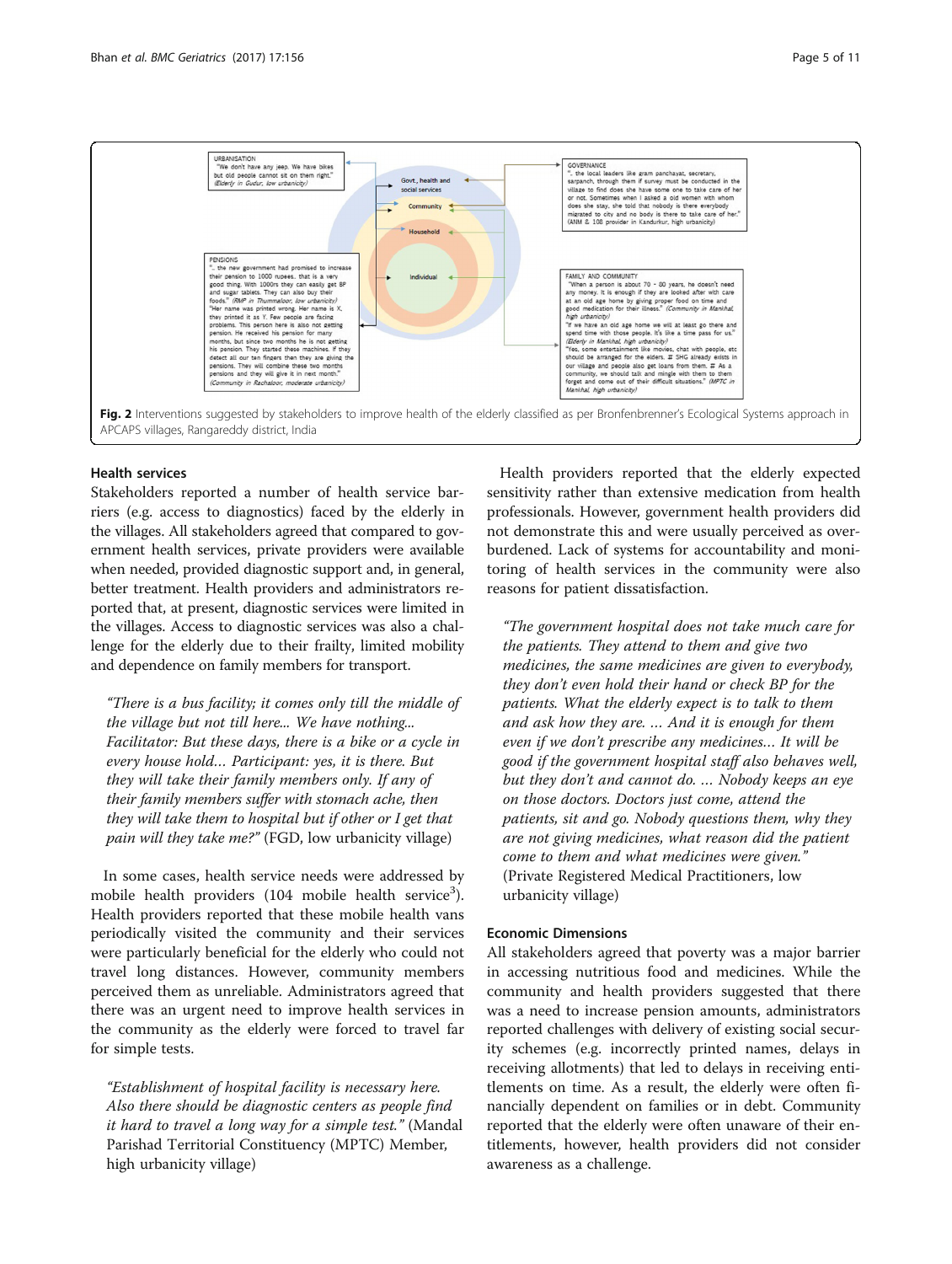"Her name was printed wrong. Her name is  $X$ , they printed it as Y. Few people are facing problems. This person here is also not getting pension. He received his pension for many months, but since two months he is not getting his pension. They started these machines. If they detect all our ten fingers then they give pensions. They will combine these two months pensions and they will give it in next month." (FGD, moderate urbanicity village)

## Household factors

Community reported neglect and abuse as key household issues influencing health care use, caregiving and general wellbeing among the elderly. Limited household resources and changing cultural values were considered as reasons for neglect of the elderly within households. Community members shared that the elderly played an important role on cultural occasions, but otherwise felt neglected in household and community matters.

"During marriages, people give importance to the elderly because they are experienced and have much knowledge about rituals. But otherwise they are not given importance or considered at least." (FGD, low urbanicity village)

Community members reported that many elderly had been abandoned by families and relied on their own savings. As a result, loneliness and anxiety were commonly reported mental health issues among the elderly.

"We stay separately. No children are ready to feed us. We cook for ourselves. With my father in laws' earnings, we bought a shutter like home. We gave it for rent. With that little amount we adjust ourselves. Our children want that little amount of money also, recently one of son beat my husband for that rent that we get. What can we do madam?" (FGD, high urbanicity village)

Despite changing values and family dynamics, the community considered caregiving as a family's responsibility. Economic support for the elderly was to be provided by family members and caregiving during illnesses was seen to be the responsibility of women. Health providers stated that changing norms in the community imposed restrictions on how much villagers or health providers could interfere in family matters.

"The situations in the villages are in such a way that if we neighbors go and help the elderly people their family members will question us "why are you helping them? Aren't we there?" Because they think they will be blamed if any neighbors help their elder family members. … one of my friend's grandfather is a beggar at the temple if at all I go to help him then my friend will question me "aren't we there why are you doing for him?" And they will scold that old man also. So I feel why should that old man be abused because of me and so I drop myself off from the thought of helping him." (Private Registered Medical Practitioners, moderate urbanicity village)

## Influence of Urbanization

Stakeholders perceived urbanization as a positive development for the villages as it was leading to improvements in infrastructure, particularly roads, streetlights, drainage and water supply. Health providers reported that urbanization was leading to increasing socioeconomic status from businesses (e.g. poultry farms), new constructions in the villages and ownership of assets like dish TVs and motor vehicles. However, the benefits of infrastructure improvements such as roads and motor vehicle use were limited for the elderly populations who were frail, dependent on family members and afraid of accidents.

"There are no accidents in the village but people are scared of the main roads." (FGD, low urbanicity village)

We found that the sociocultural environment in the community and within households was undergoing a silent change. Administrators reported that crime was not a major concern in the villages, but instances did occur where the elderly lived alone. Health providers reported that urbanization was changing values in the community leading to frequent instances of familial discord between the elderly and younger family members. Intergenerational disagreements and changing obligations towards older members often led to neglect of health issues of the elderly. Instances of intergenerational discord were often presented as a 'generation gap' or difference of opinion. But largely it was felt that these intergenerational differences were induced and magnified by the advent of urbanization in the community. Elderly reported that they felt neglected; community members expressed that the elderly were often angry at their receding authority within households. This often led to feelings of frustration and even despair. We felt that these changes reflected changing sociocultural norms attributed to urbanization, but were also influenced by shifts in power dynamics within households as individuals age and lose authority and say on key household matters.

"Because of development, there is generation gap between the elders and their grandchildren. ..They get angry very quickly if their children don't get anything that the elders want. The generation has changed so they are unable to adjust with their daughter in laws. But if you ask me something about their health issues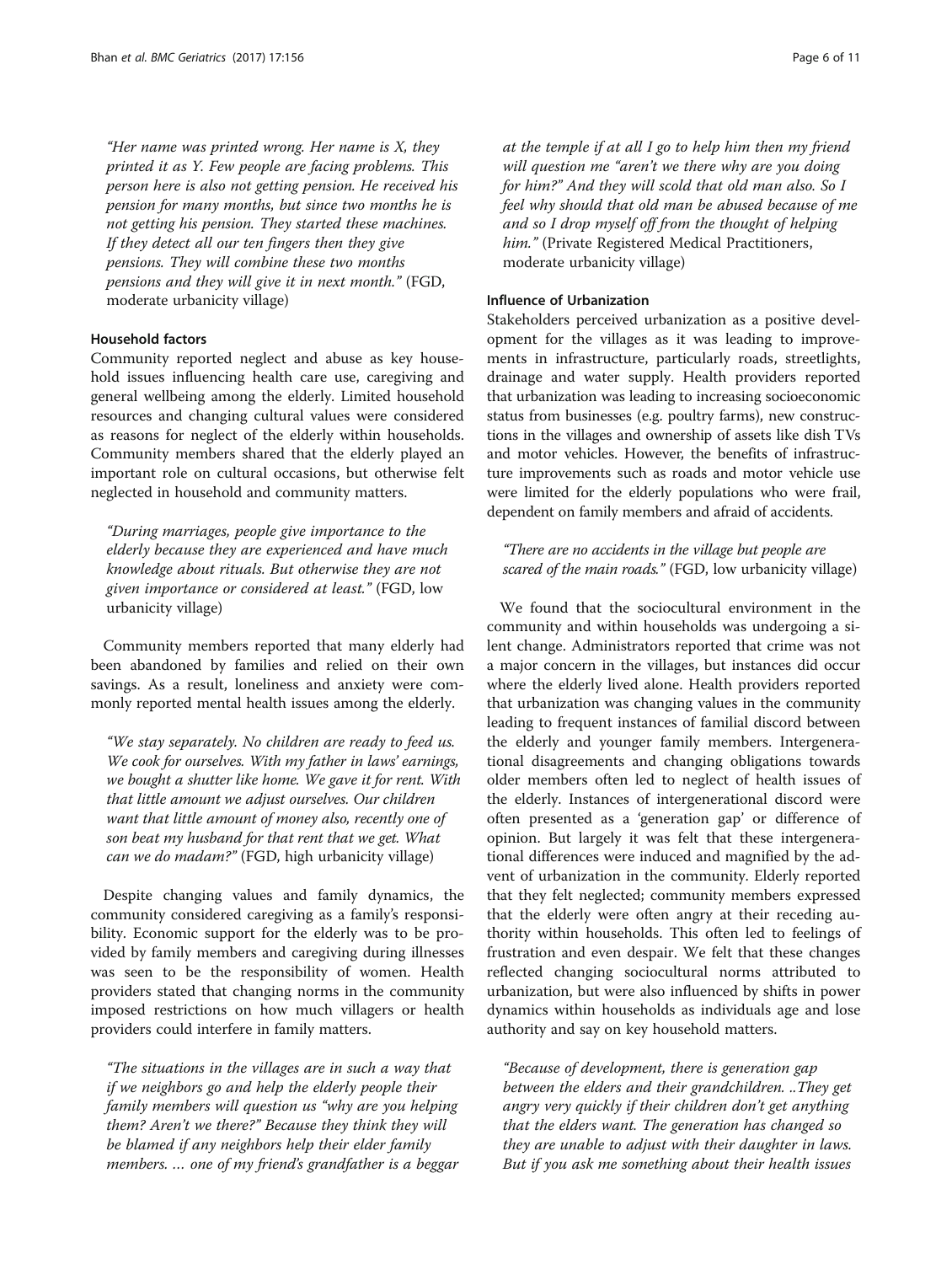I can tell you but how can I tell about these things?" (PHC Doctor, moderate urbanicity village)

Urbanizing lifestyles and perceived need for health interventions Changing social norms and urbanization in the community manifested in lifestyle changes in the community. Community reported that increasing uptake of smoking and alcohol use among younger members in the villages was predominantly due to peer influences and was considered disrespectful to elders.

"if my son comes from there with a cigarette in hand, it will definitely trouble me. Now here we have all elders, if an elder person smoke that doesn't matter but when a boy smokes it will be like there is no respect to the elders…Smoking starts all because of friends. They see one another and they start. Asks the other also to smoke otherwise he'll tell him that he will not talk to him. So like that it starts. Even in cool drinks they are mixing alcohol and they are consuming and that too without any differences between boys and girls." (FGD, low urbanicity village)

Community reported addiction and relapse as important health issues. These influenced household resources, both directly and through frequent healthcare seeking. Health providers reported that alcohol addiction led to fights within households and alcohol use was seen both among younger and older members in the household.

"Till he gets cured from his disease he will follow whatever the doctor says but later again he will start following his own ways. Like doctor asks them not to smoke for one or two months till he gets cured from cough problems. After he is cured he again starts smoking." (FGD, low urbanicity village)

Health providers and administrators suggested the need for interventions to address health challenges faced by the elderly. These included interventions geared towards management of chronic diseases like type 2 diabetes in the community. Suggestions for interventions included lifestyle modification and increasing awareness of chronic disease management and availability of health facility entitlementss.

"Another thing is to educate diabetic patients to take nutritional supplementation. It is not followed here in the village. They think they should eat chapatti for breakfast and meals for lunch that's it. They don't have any knowledge and they fear eating fruits fearing that it has high sugar content. That way they don't eat any kind of nutritional foods. Even If we ask them to

eat or not to eat few particular things they don't follow because they prepare it at home and these people eat whatever is available…they should be made aware of the Arogyasree and also educated to take what kind of nutritional supplementation .And also make them learn few exercises for the people suffering from knee and joint pains. They come to us to take medicines for even a very small pain; they have become habituated to this." (Private health provider, moderate urbanicity village)

"Counseling / meetings should be conducted especially for them so that they are made aware of their health, healthy lifestyle and ways of living happily in their old age." (Local Councilor, high urbanicity village)

Interventions for greater community engagement Interventions for community engagement were a frequent theme in the focus group discussions and interviews. Administrators reported that they had contributed village land for constructing a hospital which may enhance health service access for the elderly in the future. Communities however perceived that Panchayats were not bothered about the needs of the elderly in the villages and in some instances, the elderly themselves had to demand their entitlements.

"But they will not look into the problems faced by the elderly sir. The Gram panchayat members are not bothered about the elderly. The elderly, they themselves should go to the Sarpanch (village headman) and say "I am 60 years now, so please grant me pension policy" and then only they will do. Unless and until the older people go and ask, they will not look into their problems". (FGD, low urbanicity village)

Administrators suggested that the elderly needed to be involved in political and sociocultural matters in the villages. Suggestions included film shows and cultural programs for the elderly to help in alleviating feelings of loneliness. To increase community engagement, self-help groups could play an important role; so far, their role had been limited to financial schemes.

"Care and concern for the elderly must be improved in the community. Community gathering for the older people where they can come, sit and talk to each other and spend some time should be arranged such that it helps them to stay happy and healthy." (Zila Parishad Territorial Constituency (ZPTC) member, high urbanicity village)

"Yes, some entertainment like movies, chat with people, should be arranged for the elders. SHG already exists in our village and people get loans from them.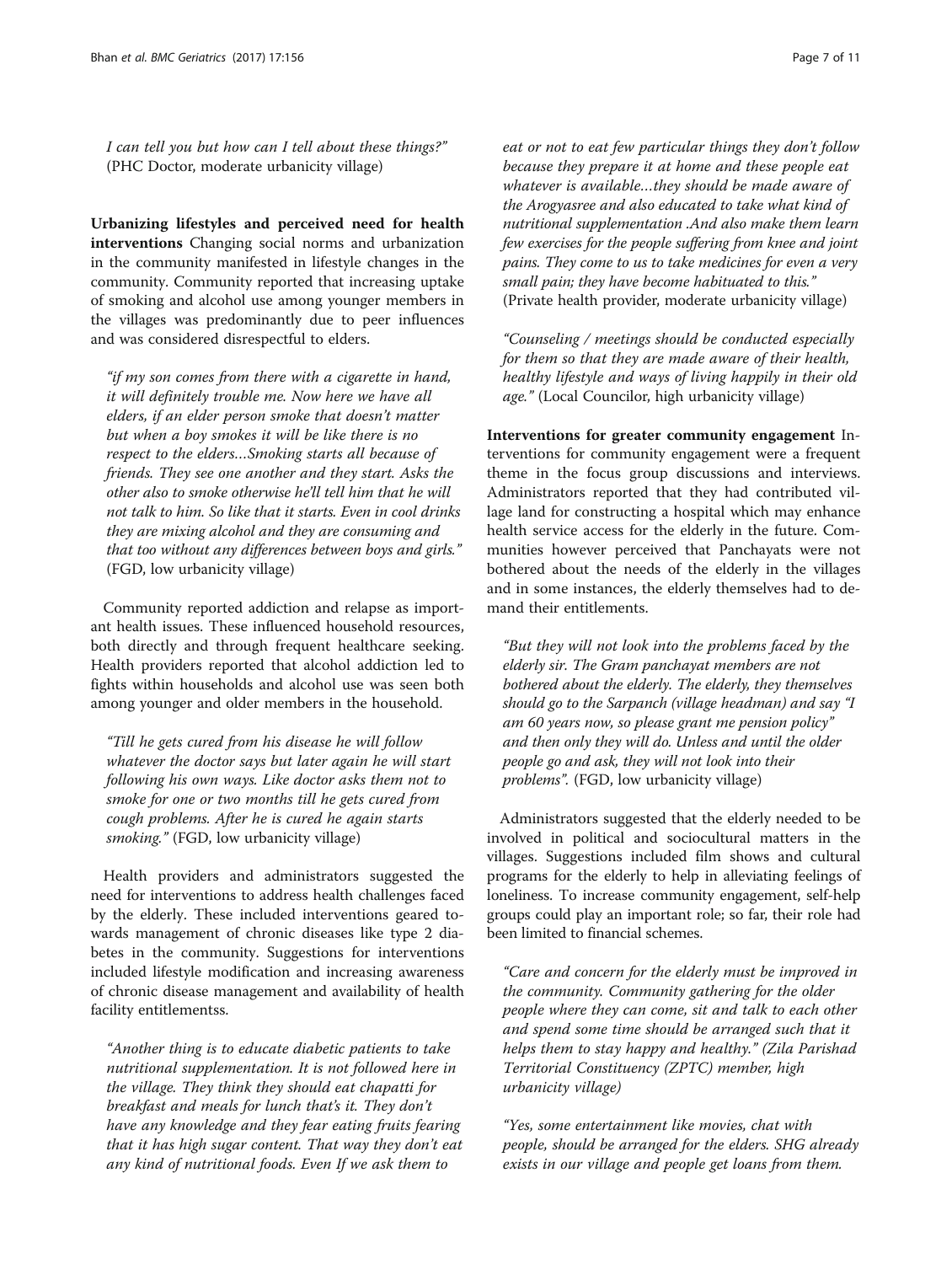As a community, we should talk and mingle with them to them forget and come out of their difficult situations." (Mandal Parishad Territorial Constituency (MPTC) member, high urbanicity village)

## **Discussion**

This study examined perceptions of health needs of the elderly across local stakeholders in an urbanizing community. In doing so, it assessed the influence of urbanization on health and wellbeing of the elderly. Findings from the study not only reflect current challenges, but also indicate issues that will arise with India's demographic and socioeconomic transition. We summarize three salient findings from the study.

Firstly, we noted that challenges related to access of health services in this transitioning rural area were most acutely felt by the elderly. Bodily frailty, limited public transport services and physical and financial dependence on families were principle barriers in accessing medical services such as diagnostics. Existing systems for health care had limited outreach and the public health system was perceived to be overburdened. The role of innovative mobile health services like 104 health van can be crucial for addressing the health services gap, especially related to physical accessibility constraints. Research on rural ageing from developed countries has shown poorer health among older persons in rural compared to urban areas [\[28](#page-10-0)], which may be explained by the health services gap. Stakeholders indicated the importance of a number of health conditions including diabetes, bone and mental health, physical impairments, respiratory health and nutritional issues for the elderly. However, these are not included within the current framework of geriatric care programs like the National Program for the Healthcare of the elderly. Stakeholders indicated the need to deliver lifestyle counseling for the elderly to increase awareness and adherence related to risk factors and disease management of diabetes and mental health conditions.

Secondly, we found that the influence of urbanization on health of the elderly may be multidimensional and needs greater investigation. Differential urbanization across the rural communities was the force that shaped changing physical infrastructure and social relations. Perceptions of the stakeholders reflected two dimensions. At the village level, rural communities welcomed the benefits of urbanization as these improved village facilities but probing showed that the benefits of increasing urbanization were not shared by the elderly with fear of road accidents, crime and social isolation. We found a strong but declining role of social networks (e.g. changing norms in the community leading to neighbors or community members hesitating in what appeared to be family matters) which is likely to have implications for social support and caregiving for the elderly. Greater investigation is needed to understand these influence of urbanization on social networks in transitioning settings and how they impact health and health-seeking for the elderly. Research in rural ageing often highlights medicalized dimensions of ageing, and has overlookedfvillae the influence of social and environmental factors [[29](#page-10-0), [30\]](#page-10-0). Secondly, we found the influence of urbanization on withinhousehold dynamics, particularly on the structure and function of families. The decline of multiple-generation households (joint families) to nuclear families and changing social norms within families will lead to an increasing number of older persons will live alone. This has been an area for research among demographers and medical sociologists, but is yet to be mainstreamed as an area of investigation in public health. So far, the health policies assume that the primary provider of support and care, to the elderly is the immediate family. However, with urbanization and migration, as families move away, interventions and services will have to delivered by other providers of care and support. In rural communities, this role may be played by neighbors and community members, religious councils, village councils and even health extension workers. These groups can not only deliver a specific health or social service, but can only provide overarching support to elderly living alone, those in conflict with their households and others in need of social engagement. This requires further examination of the financial, healthcare and social services that are needed to address health needs and care-giving gaps for the elderly.

Finally, all stakeholders suggested strengthening the role of community institutions in delivery and monitoring of programs. Community members proposed that local governance institutions (village councils or Panchayats) needed to play a more effective role in relation to health services and social security schemes for the elderly. The role of village councils in health monitoring, service delivery and programme planning for reproductive and child health services has been one of the pillars of the national health programme [[31](#page-10-0)–[33\]](#page-10-0). Community based institutions including self help groups have also played a role in women's empowerment and community asset creation [[34](#page-10-0), [35\]](#page-10-0). Kerala, a southern Indian state that is rapidly ageing and ahead of other Indian states in the epidemiological transition [\[36](#page-10-0)], is increasingly providing new models for care related to palliative care and chronic disease management [\[37\]](#page-10-0). There is a need to study these models and their impact on health and well being of older persons as these provide valuable lessons to other Indian states and LMICs in general. In this study, in the absence of a local database for schemes disbursed, health providers suggested that Panchayats could conduct periodic surveys on health needs and vulnerabilities of the elderly. This would help in monitoring delivery of pensions and other schemes in the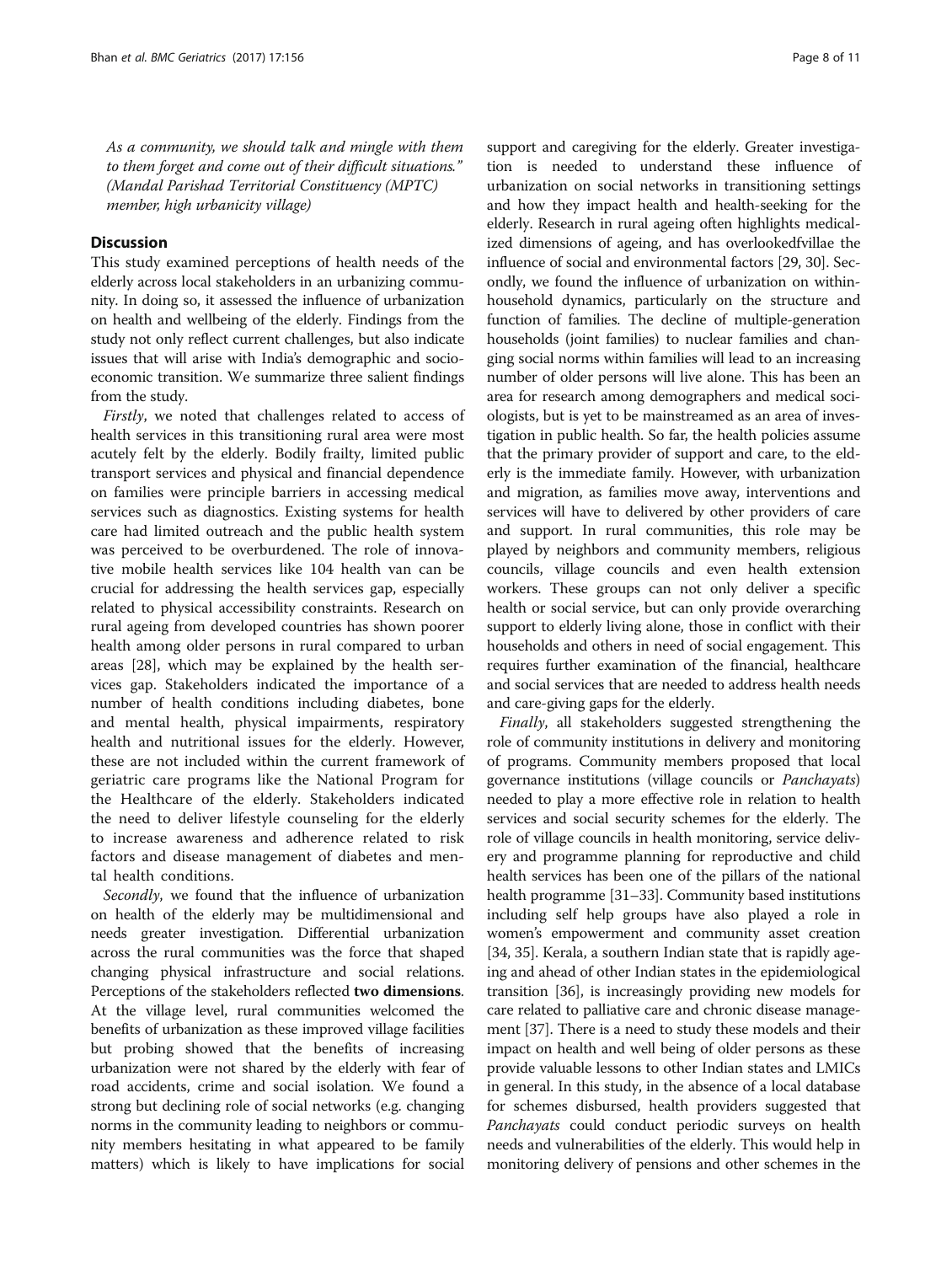villages. As schemes are increasingly linked through a unique identification number in India [[38](#page-10-0)], the role of community based institutions in overseeing the needs of the elderly and ensuring delivery of entitlements and services could be enhanced.

The National Program for Healthcare of the elderly (NPHE) was designed to create an 'architecture' for 'healthy and active ageing' [\[17\]](#page-9-0). The program mandates a range of services for geriatric care to be delivered at sub-center, primary, community and district level hospitals [\[17\]](#page-9-0). The early roll-out phase of the program presents an opportunity to understand and amalgamate stakeholder perspectives in order to deliver health services that the elderly need. The present study indicates a diversity of issues brought forth by local stakeholders that are not being addressed presently in health services. In particular, specific components of the health policy related to geriatric care and ageing in India need to be strengthened. This study is only a first step in highlighting issues faced by ageing populations from the perspective of different stakeholders in an urbanizing rural setting. It brings to light some of the many challenges faced and the changing landscape of issues from the view of those who will be implementing, delivering and receiving services. Instead of a top-down policy maker perspective, we tried to present the view from the community, which can highlight the challenges that will be faced as new programs and policies are implemented to influence the wellbeing of the elderly in the future. The question of how we perceive the needs of older populations needs to be examined across other contexts in India and LMICs that are witnessing ageing. In particular, the question has resonance in both rural and urban settings and in different geographies with unique challenges that will influence the development of ageingfriendly policies and services.

Bronfenbrenner's Ecological Systems theory provided the landscape for analyzing and categorizing perspectives and interventions suggested by different stakeholders (Fig. [2](#page-4-0)). The constructs in the theory of micro-, meso-, exo- and macrosystems were translated in the study as household, community and services, with the larger upstream determinant of urbanization. These spheres developed a priori, were confirmed in the analysis of data and were linked through themes and codes from the analysis (Fig. [1](#page-2-0)). We referred to them as Social Determinants of Ageing in a bid to understand the broader structural factors influencing ageing and development leading to morbidity (physiological, impairments, mental and cognitive health) and dependence on others (physical, financial, caregiving and emotional). These determinants are not only adding to our understanding of ageing in rural and urbanizing contexts, they arealso providing insight into the direction of services and interventions – and the levels at which these services and interventions may be planned and delivered. Interventions around families and household pertained mostly to care and financial support; at the community level, stakeholders recommended community-level governance surveys, financial support through pensions and community avenues for institutional support. At the health services level, stakeholders recommended greater access to preventive and diagnostic services, increasing access to medicines and interventions around adherence, and an overall view to improve the quality of health services. The upstream determinant of urbanization was considered a force that influenced both family and community. Based on stakeholder view, we recognized that knowledge of the pathways and impact on chronic disease and health seeking among the elderly was lacking. At the same time, there was a greater need to identify infrastructure services that would improve access to health care on the elderly as well as understand the changing influences and services needed to intervene on dimensions of social networks, social support and community norms. These spheres were seen to interact and influence one another, on their way to impacting the older person in the community.

We acknowledge two limitations of the study. Firstly, we could not conduct separate focus group discussions for the elderly, family and other villagers due to feasibility and cultural reasons. Additionally, we did not stratify the views of elderly and other members in the focus group discussions. We were not interviewing the elderly and felt that the view of the community captured a composite view of issues and perspective of the community. It is possible that if probed separately, differences of opinion or contradictions may emerge. However, the purpose of the study was to view the community view of ageing to understand expectations, interests and issues faced. Secondly, this was an exploratory study to bring forward diverse dimensions related to health needs of elderly. We were interested in a composite view of how the different stakeholders perceived ageing and needs of the elderly, and not merely in medicalizing or focusing on specific health ailments in the community. Several of these dimensions require detailed investigation which was not possible during this study.

#### Conclusion

This study recommends urgent action to strengthen the health services infrastructure in India, with particular focus on outreach and lifestyle counseling for the elderly to promote healthy ageing. Understanding the multidimensional influences of urbanization for health and wellbeing of the elderly through further research will also provide effective strategies for social policy interventions for the elderly.

## **Endnotes**

Families in south Asia have typically comprised cohabiting multiple generations ('joint' families) with within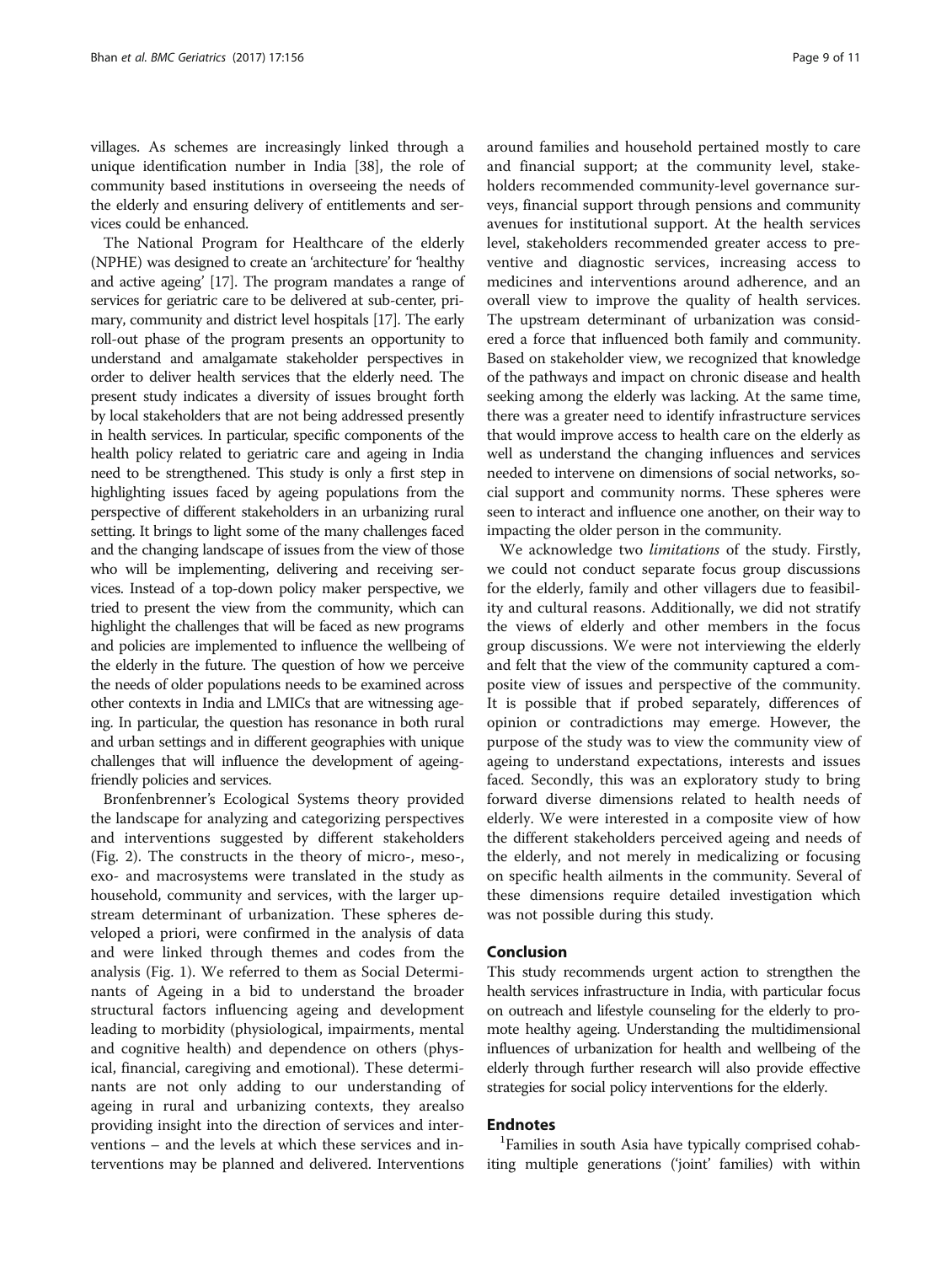<span id="page-9-0"></span>household hierarchies and role relations. With socioeconomic transitions, changes in occupational structures, social norms, urbanization and migration, families are transitioning to 'nuclear' households comprising two adults and children. The joint family has sometimes been associated with Hindu religion (hence the phrase 'Hindu joint family'); however, this phenomenon has applied to south Asia and often transcends religious boundaries.

 ${}^{2}$ Gram Sabha is an elected local body created at the village level that has jurisdiction on basic governance and social matters of the village

 $3104$  is a mobile health van that visits the community once every fortnight and can provide basic preventive care services and OPD. This is an initiative of the State government and is being conducted by a non-profit organization based on a Public Private Partnership model. This van makes fortnightly or monthly visits to villages and provides free medication. A doctor who travels in the van does a BP measurement and basic diagnostics as well.

## Additional file

[Additional file 1: Table S1.](dx.doi.org/10.1186/s12877-017-0544-y) Differences in characteristics of urbanicity across villages in the study. (DOCX 61 kb)

#### Abbreviations

APCAPS: Andhra Pradesh Children and Parents Study; FGD: Focus group discussion; MPTC: Mandal Parishad Territorial Constituency; NPHCE: National Program for Healthcare of Elderly; PHC: Primary Health Center; ZPTC: Zila Parishad Territorial Constituency

#### Acknowledgements

Authors wish to thank Santhi Bhogadi and the field team based in Hyderabad for their support.

#### Consent to participate

Not applicable.

#### Funding

This work and the first author were supported by a Wellcome Trust Capacity Strengthening Strategic Award Extension phase to the Public Health Foundation of India and a consortium of UK universities (WT084754/Z/08/A).

#### Availability of data and materials

Data may be obtained with conditions for use with permission from the repository maintained by the Andhra Pradesh Children and Parents' Study (APCAPS). Qualitative data through transcripts were collected for the study.

#### Authors' contributions

NB & SK designed the study, NB & PM managed data collection, NB, PM & AM conducted primary analyses, NB drafted the manuscript with inputs from PM, AM, BK, GVS, SB & SK. All authors contributed to interpretation of findings and in finalizing the manuscript. All authors read and approved the final manuscript.

#### Ethics approval and consent to participate

The study received approval by the Institutional Ethics Committee at the Indian Institute of Public Health Hyderabad. Statement of approval enclosed. Oral and where possible written consent was obtained from participants.

#### Competing interests

The authors declare that they have no competing interests.

#### Publisher's Note

Springer Nature remains neutral with regard to jurisdictional claims in published maps and institutional affiliations.

#### Author details

<sup>1</sup>Public Health Foundation of India, Plot 47, Sector 44, Gurgaon, India. <sup>2</sup>Indian Institute of Public Health Hyderabad, Hyderabad, India. <sup>3</sup>WaterAid in India, Delhi, India. <sup>4</sup>National Institute of Nutrition, Hyderabad, India. <sup>5</sup>Department of Clinical Research, London School of Hygiene & Tropical Medicine, London, UK. <sup>6</sup>Stanford Prevention Research Center, Palo Alto, USA. <sup>7</sup>Clinical Epidemiology, London School of Hygiene & Tropical Medicine, London, UK.

Received: 19 July 2016 Accepted: 10 July 2017 Published online: 19 July 2017

#### References

- 1. United Nations Department of Economic and Social Affairs, Population Division. Profiles of Ageing 2013. 2013. Available from: [http://www.un.org/](http://www.un.org/en/development/desa/population/publications/dataset/urban/profilesOfAgeing2013.shtml) [en/development/desa/population/publications/dataset/urban/profilesOf](http://www.un.org/en/development/desa/population/publications/dataset/urban/profilesOfAgeing2013.shtml) [Ageing2013.shtml.](http://www.un.org/en/development/desa/population/publications/dataset/urban/profilesOfAgeing2013.shtml) Accessed 1 June 2015.
- 2. GOI. Census of India 2011. Office of the Registrar General & Census Commissioner India, Ministry of Home Affairs. 2011. Available from: [http://censusindia.gov.in/.](http://censusindia.gov.in/) Accessed 1 June 2015.
- 3. United Nations Department of Economic and Social Affairs (2002) World population ageing. No 207. New York: United Nations; 1950-2050.
- 4. Marengoni A, et al. Aging with multi-morbidity: a systematic review of the literature. Ageing Res Rev. 2011;10(4):430–9.
- 5. Vellas BJ, Albarede JL, Garry PJ. Diseases and aging: patterns of morbidity with age; relationship between aging and age-associated diseases. Am J Clin Nutr. 1992;55(6):1225S–30S.
- 6. Gavazzi G, Herrmann F, Krause KH. Aging and infectious diseases in the developing world. Clin Infect Dis. 2004;39(1):83–91.
- 7. Patel V, Prince M. Ageing and mental health in a developing country: who cares? Qualitative studies from Goa, India. Psychol Med. 2001;31(01):29–38.
- 8. Ingle, Gopal, K. and Nath, A. (2008) Geriatric health in India: Concerns and solutions. Indian journal of community medicine: official publication of Indian Association of Preventive & Social Medicine. 33(4). p.214.
- 9. Chatterji S, Kowal P, Mathers C, Naidoo N, Verdes E, Smith JP, Suzman R. The health of aging populations in China and India. Health Aff. 2008;27(4):1052–63.
- 10. GOI. Situation Analysis of the Elderly in India. Central Statistics Office, Ministry of Statistics & Program Implementation. 2011. Web link: [http://mospi.nic.in/sites/](http://mospi.nic.in/sites/default/files/publication_reports/elderly_in_india.pdf) [default/files/publication\\_reports/elderly\\_in\\_india.pdf.](http://mospi.nic.in/sites/default/files/publication_reports/elderly_in_india.pdf) Accessed 1 June 2015.
- 11. Kumari Bhat A, Dhruvarajan R. Ageing in India: drifting intergenerational relations, challenges and options. Ageing Soc. 2001;21(05):621–40.
- 12. GOI. National Policy on older persons (NPOP). Ministry of Social Justice & Empowerment, Government of India. 1999. Available from [http://socialjustice.](http://socialjustice.nic.in/writereaddata/UploadFile/National%20Policy%20for%20Older%20Persons%20Year%201999.pdf) [nic.in/writereaddata/UploadFile/National%20Policy%20for%20Older%20](http://socialjustice.nic.in/writereaddata/UploadFile/National%20Policy%20for%20Older%20Persons%20Year%201999.pdf) [Persons%20Year%201999.pdf.](http://socialjustice.nic.in/writereaddata/UploadFile/National%20Policy%20for%20Older%20Persons%20Year%201999.pdf) Accessed 1 June 2015.
- 13. Satterthwaite D. The transition to a predominantly urban world and its underpinnings (no. 4). New York: IIED; 2007.
- 14. Sivaramakrishnan KC & Singh BN. Paper on urbanization. Planning commission, Government of India Available from [www.planningcommission.nic.in/reports/](http://www.planningcommission.nic.in/reports/sereport/ser/vision2025/urban.doc) [sereport/ser/vision2025/urban.doc](http://www.planningcommission.nic.in/reports/sereport/ser/vision2025/urban.doc). Accessed 1 June 2015.
- 15. Allendorf K. Going nuclear? Family structure and young women's health in India, 1992–2006. Demography. 2013;50(3):853–80.
- 16. Arumugam S, Haughton D, Vasanthi B, Zhang C. A comparative study of reciprocity in two rural social networks in Tamil Nadu, India. Case Studies In Business, Industry And Government Statistics. 2015;6(1):37–46.
- 17. GOI. National Programme for health Care of the Elderly. Ministry of Health & Family Welfare, Government of India: Operating Principles. 2011. Available from [http://mohfw.nic.in/major-programmes/other-national-health-programmes/](http://mohfw.nic.in/major-programmes/other-national-health-programmes/national-programme-health-care-elderlynphce) [national-programme-health-care-elderlynphce](http://mohfw.nic.in/major-programmes/other-national-health-programmes/national-programme-health-care-elderlynphce). Accessed 1 June 2015.
- 18. Kinra S, Krishna KR, Kuper H, Sarma KR, Prabhakaran P, Gupta V, Walia GK, Bhogadi S, Kulkarni B, Kumar A, Aggarwal A. Cohort profile: Andhra Pradesh children and parents study (APCAPS). Int J Epidemiol. 2014;43(5):1417–24.
- 19. Kinra S, Sarma KR, Mendu VVR, Ravikumar R, Mohan V, Wilkinson IB, Cockcroft JR, Smith GD, Ben-Shlomo Y. Effect of integration of supplemental nutrition with public health programmes in pregnancy and early childhood on cardiovascular risk in rural Indian adolescents: long term follow-up of Hyderabad nutrition trial. BMJ. 2008;337:a605.